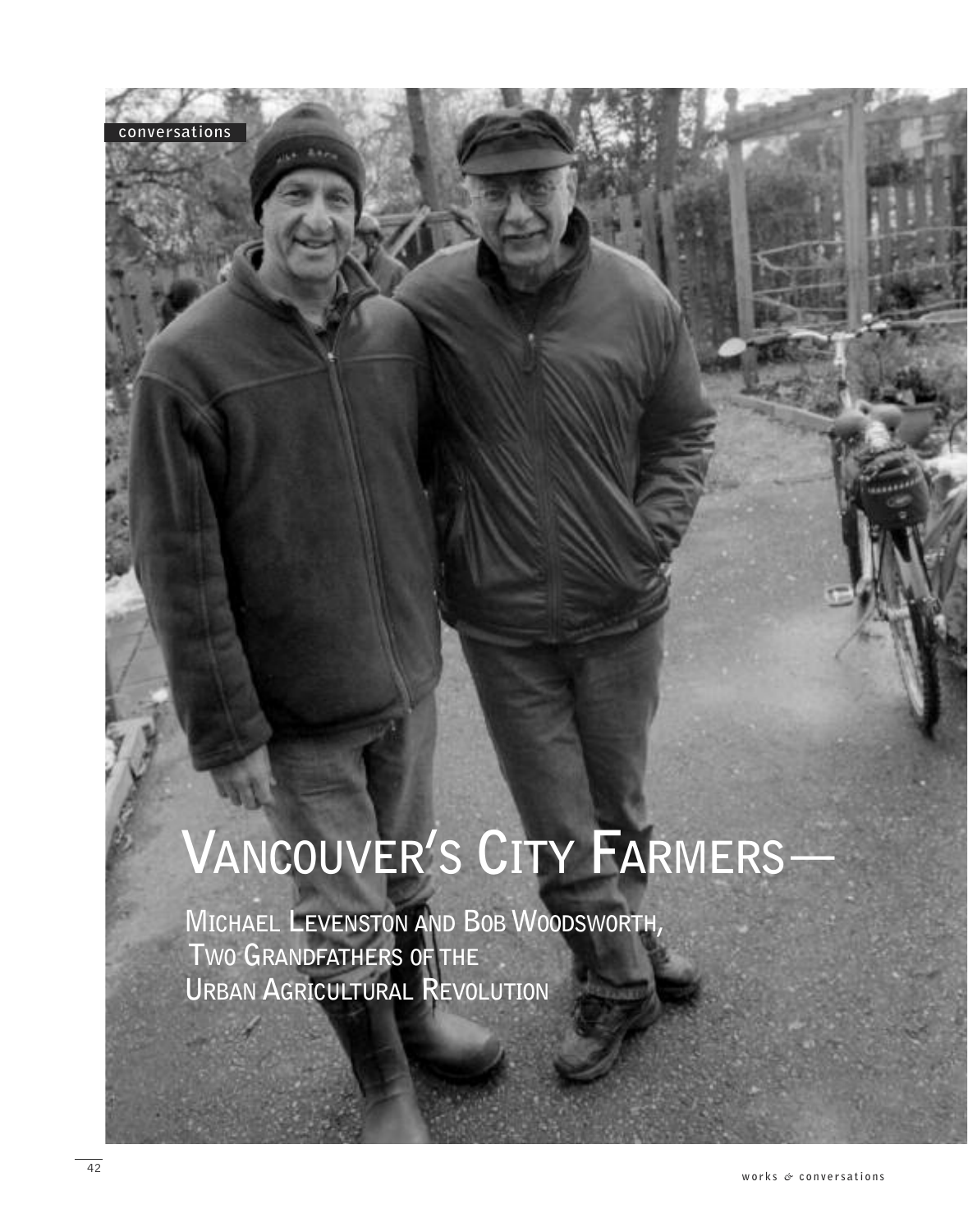"I thought we could get the word out! And we still have that, let's get the word out!"

*Before taping the interview with Bob Woodsworth and Michael Levenston, we all met at "Vancouver's oldest vegetarian and natural food restaurant," The Naam. Woodsworth is co-owner and has been running the place with Peter Keith since long before we met. It was my first visit to The Naam and the place's warm and lively atmosphere made an immediate impression. The food was good, too. But the claim that the The Naam is "Vancouver's last remaining link to the ultra-hippie West 4th Avenue neighborhood of the early 70s" is an exaggeration. There's another living link to that vibrant past and Bob is part of that as well. It's Vancouver's City Farmer, Canada's Office of Urban Agriculture. Bob was a co-founder of City Farmer in 1978 along with longtime executive director, Michael Levenston. And the reason I was in Vancouver in the first place was to interview the two of them about City Farmer.*

*While neither Bob nor Michael went on record as to whether they themselves had been ultra hippies, I don't think either would be embarrassed at the idea. Bob's grandfather, J. S. Woodsworth, was the founder of Canada's Cooperative Commonwealth Federation, which later became the National Democratic Party. He was a socialist, for heaven's sake! That's almost the same thing as being an ultrahippie, isn't it? J. S. was also one of the main architects of what later became Canada's program of universal health coverage. So I'm guessing it runs in the family.*

*None of this surprised me. And clearly, Michael Levenston belongs to this same tribe of individuals whose actions are oriented toward the social good. He's dedicated his life to City Farmer.*

*Put most simply, City Farmer is about advocating and teaching people how to grow food in their own front yards, back yards and side yards—to say nothing of vacant lots and any other parcels of city property that might be put to such good use. Over the years, City Farmer has become a worldwide resource for every kind of information that pertains to growing food right outside your own front and back doors. It covers just about every conceivable thing you'd need to*

*know about growing your own food inside city limits, and their Web site is constantly being updated with information from all over the globe.*

*After our dinner at The Naam, we repaired to Bob's home in the Kitsalano neighborhood of Vancouver. It was already close to 10pm and getting a little late for farmers, even city farmers, who, as we all know, rise at the crack of dawn. But we were all in good spirits, so I set up a microphone, turned on my old Sony Walkman, and began asking questions.*

**Richard Whittaker:** Well, I'd like to hear about the beginnings of City Farmer here in Vancouver.

**Michael Levenston:** Bob is the beginnings. Somehow Bob made this connection between growing food in a back yard and it being a conserver of energy instead of trucking things from a long way away. This is a very current topic today.

**Bob Woodsworth:** I did my Master's in environmental economics in 1970. Dan Phelps, a physicist, and I did this huge study of energy movement through the city and nobody was doing an energy analysis of everything. Is it worthwhile getting into your car and recycling your glass bottles at a depot that's ten miles away? Is that energy efficient? So energy was really foremost in my mind. I just thought food was an obvious example. If you could grow it, and recompost it, it would undercut a massive amount of energy transport. So it was an obvious one to study.

**RW:** Let me ask how you two met each other.

**BW:** Trudeau, who was the prime minister then, was trying to inspire youth to do projects, especially environmental projects, and offered grants. I was teaching political economy at a college, and it was summer. I needed to make some money and heard about this, so I went and interviewed and got hired. And that day, we met. We showed up in this office together. I think that even before I walked in, I had this very clear notion that I wanted to do something with energy and food.

**RW:** How did you come to this interest?

**BW:** I'd more or less read all the literature that was available for my Master's on environmental externalities, as they were called then, which are the social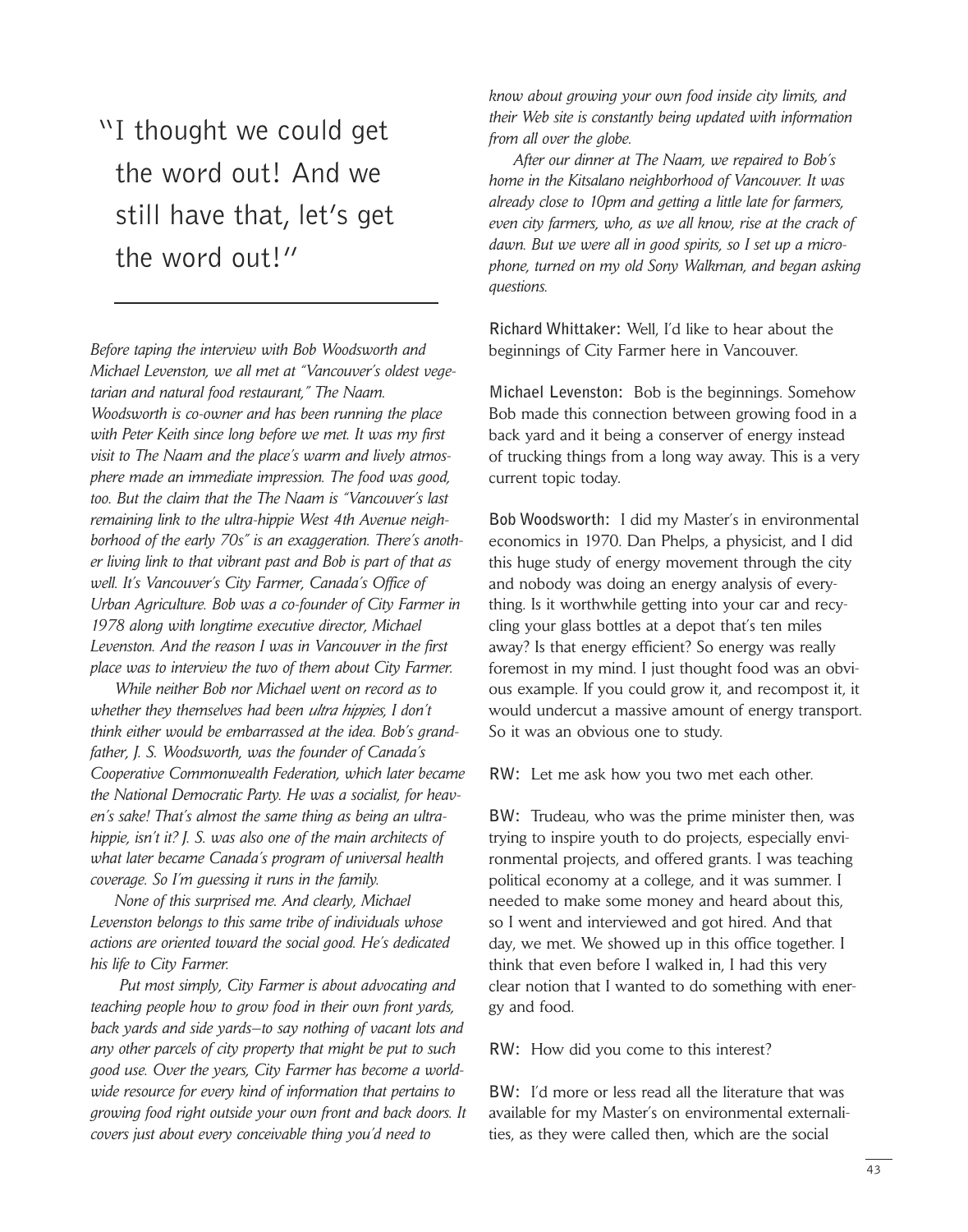

MICHAEL LEVENSTON BOB WOODSWORTH

costs generated in society that are not being taken into account by the economists. Take air pollution, and here's a very simple example: window cleaning. Having to clean your windows because of the soot created by industrial processes is a cost that was not taken into account by the economic models of the early seventies.

Among other things, there was a book I was really interested in written by a guy from India, I don't remember his name, but they were composting on a massive scale with these huge windrows. That was the first connection with food that I remembered, actually composting.

So I'd read everything I could get my hands on at the University of Toronto about costs to society, which were not taken into account by economic models. Then I came out here and I did this big energy study with Dan Phelps.

**ML:** You're getting a history of City Farmer that I don't even know about, but I'm always happy to hear from Bob. This is important because you have to have someone who says, "We should think about this. We

should investigate that." And Bob had reasons for this before he even entered the job, which was fabulous.

**BW:** And another thing, I got a teaching degree and went to Simon Frazier for a year, a school in Kamloops, which is a small town 300 miles north of here. It had a vegetable garden. That's where I saw this. Somebody was very far ahead and I thought, *This is absolutely the way we should be going as a society*! Because teaching about growing food to an elementary or even to a high school class is *basic*. You could do so many wonderful unit projects. You'd have your food unit, your physics unit, your biology unit, etc. in grade five or six or eight, or whatever. You'd have a garden plot in a school for the study of growing food as opposed to having a plot just for kicking a football around.

Then Michael and I met and right away, almost within one day, we agreed this was a great idea. Let's study energy and food. I think that's how it went, eh? **ML:** I think so. Bob brought in Olkowski's book, *City People's Book of Raising Food,* and took us to his relatives' homes. Walking down back lanes, he showed me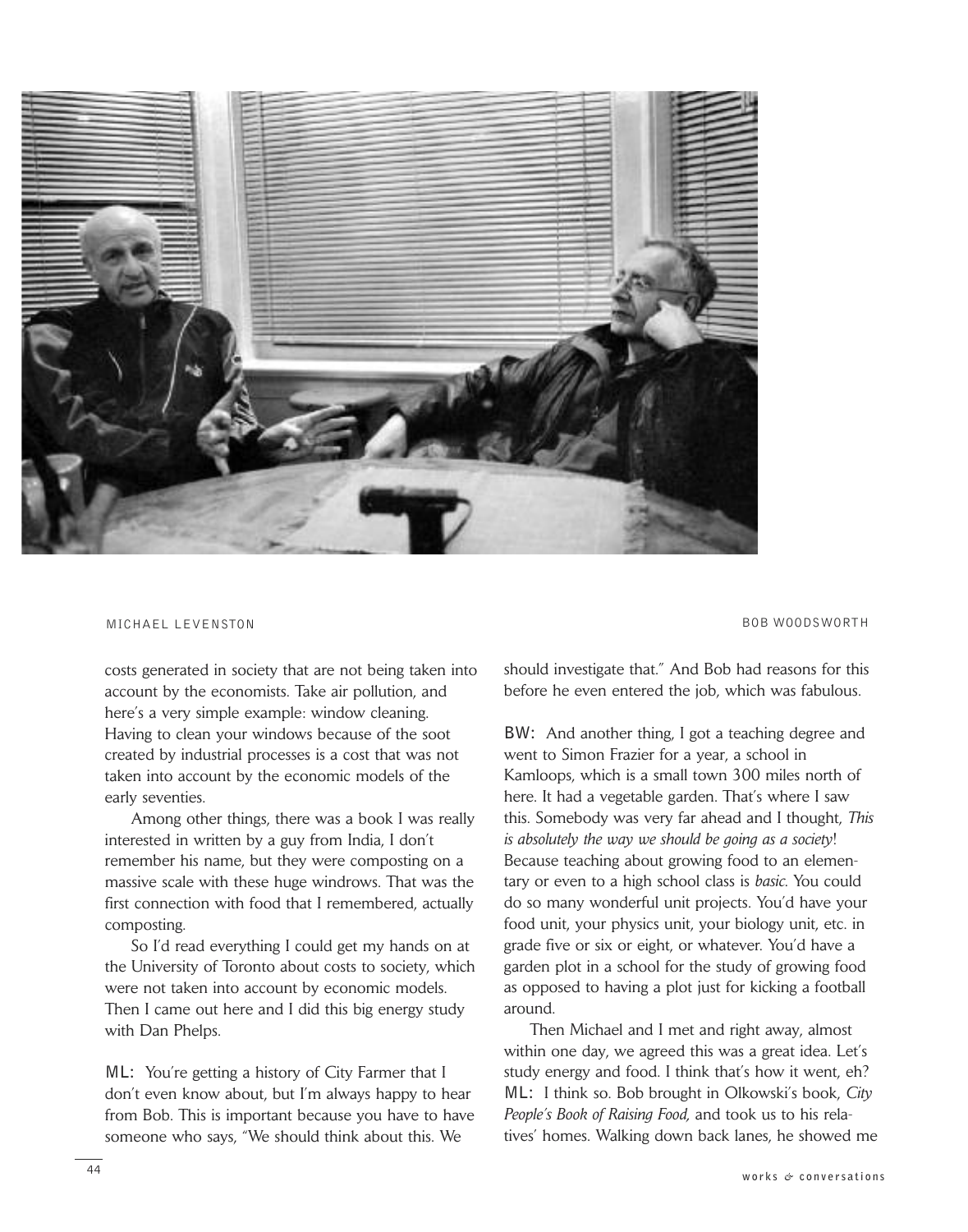"Michael and I met and right away, almost within one day, we agreed this was a great idea. Let's study energy and food. I think that's how it went, eh?"

vegetable gardens! People's food gardens, which people have had since the beginning of the city, in every city. And suddenly, I was starting to become aware. This is a neat thing to do! We don't have to have lawns. *We own the property*.

We started a newspaper only a month or two later. It came out August 1<sup>st</sup>. That's because, when I was in university in the early seventies, I worked on the university paper.

We thought, "Okay, we know how to do this." So we put out *City Farmer*, an eight-page tabloid. It had articles about all these subjects we were interested in. And we got into controversy right away. Anyway, we started to publish this.

**BW:** And distribute it door to door. [laughs]

**ML:** For twenty-five cents. We just put our university experience, our research and our writing together and tried to get this information and what we were thinking out to people. And it just went from there. We founded a separate group called City Farmer, a nonprofit, which we still are.

We've worked for thirty years on millions of subjects! But this was the center, what Bob brought to it and then our research from that on energy and food and assorted other environmental issues related to food gardening in the city.

**RW:** Michael, tell me a little about yourself. What was it that made you ready to get involved in all this when you met Bob?

**ML:** I never called myself an environmentalist until much later. But I think I'm one of those people who was born with an interest in the environment. So at

University, at Trent, I worked on projects like the city bikeway project. We worked on a natural historical project to find an old portage. I liked the environment. I wanted to do something useful. So by the time I met Bob there were enough things I'd been interested in from publishing to workshops to this research to that, that I could see this was something I could be interested in *for years*. The number of subjects that relate to this, from history to victory gardens to raising livestock to school gardens, community gardens—I could go everywhere and all my interests fit in.

**BW:** Just to put my two cents in, my perception of what Michael brought is that he was a writer and an historian. The *City Farmer* newspaper was a vehicle by which Michael could satisfy this deep part as a writer. I'm more of a gardener. But Mike is a writer and someone who has a deep interest in communicating with other people. So this magazine, for Michael, was just a vehicle and *pshzoom* [gestures]. Wow! I thought, "*We could do this*!"

**ML:** That is true. I thought we could get the word out! And we still have that. Let's get the word out! I think that if I find something interesting other people will be interested, too. That's what my job is, making this subject exciting to everybody.

If we have an influence in the world on this subject, it's that we've really picqued people's interest over and over again by things that we've pointed out or have done ourselves. Editorially, we know what's interesting. That gets people going. So yes, it was a good combination. And we did have good writers, Terry Glavin and Kerry Banks. If we didn't have good writers we had people who wanted to be writers, like me, who liked to research. Or an academic, like Bob. He could put out anything.

**BW:** But see, after about a year, I had a new kid and I kind of faced myself and I thought, I've got to find a way to find a living here!

**ML:** He's a smart guy. [laughs] Little by little, the original founders decided it wasn't a money-making deal and they couldn't survive. They stayed in supporting the project, but I was left as the one person who could get paid on the little grants we were getting.

**BW:** So Michael started to carry the ball. And I went off to, well, I got a teaching job at college. Then I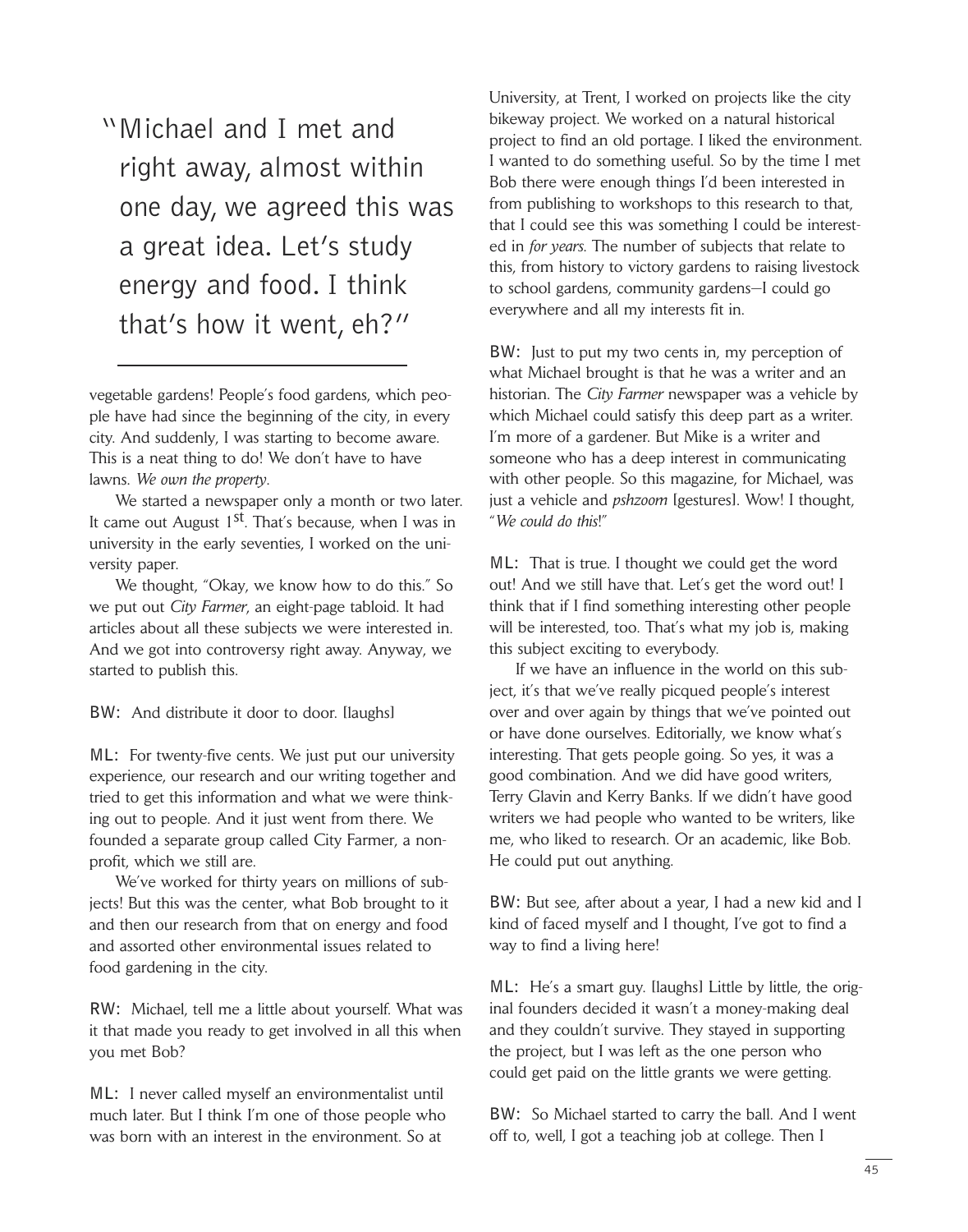became a carpenter and then I bought a restaurant! But Michael, after about a year, took the whole thing and ran with it.

**RW:** There must have been some early recognition for you two guys to have hit it off so immediately.

**ML:** Let me say that I always respected Bob's judgment on everything. I still say that City Farmer has a lot of Bob's judgment in it, even if he doesn't come in every day. I take his words of wisdom on so many issues that we've come up with or faced. He'll just say, "This is what you should do." And I think this is part of his own study and research. His spiritual study allowed him to get that much farther along. He might have calmed some of my hotter-headed stuff down and for the other people, too.

City Farmer has a certain quietness as an activist group. I stay away from politics and, again, that's pretty interesting because Bob comes from quite a history of politics. His grandfather was one of the most famous Canadian politicians of all. He's known in all the history books. So for Bob to be there, even though he may not have known it, he guided us. You know, this work that I'm in, that we're in—City Farmer—is *highly* political. He's kept us out of trouble and I've tried to continue that in the very wild waters around all the environmental and activist groups.

**BW:** I mean, Michael is being *very* complimentary to me. Really, *Michael has carried this*. But the one thing we always felt from the beginning was that City Farmer and everything to do with growing food is positive! *There is no negativity here*! It's a positive thing! And there are other groups who are not like that even though they are in the same territory. And Michael has guided it, absolutely!

**ML:** We did come out of the early environmentalist setting from years before when everything in the environmental movement was, "Let's look at all the pesticides that have the long names and how dangerous they are. Let's look at the nuclear plants and their problems." That stuff was not what we wanted to give the public more of. We wanted to give the public more of "this is what you *can* do." Without being too Pollyannaish, we are a positive group. But with the goal of reaching more people and getting more people active who might be turned off by a group that was hitting them over the head with the doom and gloom.

"But the one thing we always felt from the beginning was that City Farmer and every thing to do with growing food is positive! There is no negativity here! It's a positive thing!"

**RW:** Two things seem obvious here. There's a long view, and a kind of intelligence in seeing how to avoid pitfalls and keep this longterm goal in mind. It reminds me of Gandhi, for some reason. And clearly, you two recognized something in each other.

**BW:** I think we had a camaraderie right from the beginning. No question about it. Right from square one.

**ML:** I always liked Bob. I don't climb mountains, but I do t'ai chi! [laughs] And we have some very bright people, Sue Gregory and Risa Smith, on the board. Risa is a founder. Sue is a longtime board member who has always supported us in an intelligent, hardworking way since the very beginning. Bob and I were there, but other people have been there all the way through. Right up to today.

And taking it up to today, every minute is exciting! To the point of craziness! It is absolutely astonishing what is going on now! If you can have thirty years of that kind of daily excitement—and it's getting better!

## **RW:** That is amazing!

**ML:** I know. I know. Let me count. I'm fifty-seven. Started at twenty-six, twenty-seven. And we're just barreling along! And I accept that if now I have to work seven days a week because there's stuff to do, I'll do it. It's the time to do it! And interestingly enough, this thing of Bob's that we started working on thirty years ago is now an "it" thing. It's IT! Whatever urban agriculture in the wider green culture is, it's being jumped on all over by so many people.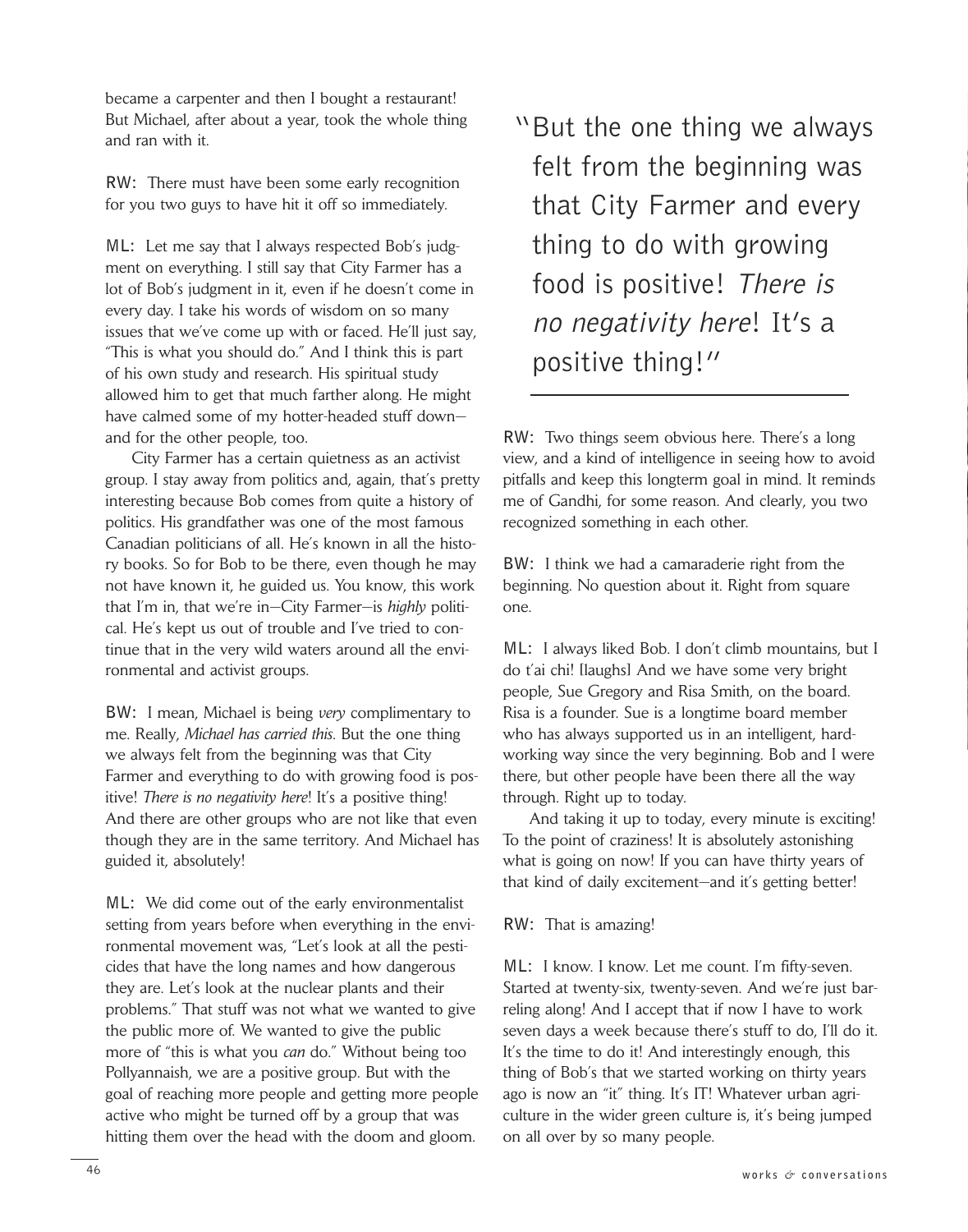

WOODSWORTH TALKING WITH JOAN MCNAB IN FRONT OF CITY FARMERS HEADQUARTERS, VANCOUVER, CANADA

One of the people, a world authority on urban agriculture, Jac Smit in Washington, who I talk to weekly, just called me yesterday and said, "Mike, you can't believe it. I'm going to be dealing with the World Bank. I'm dealing with the USDA. I just got a call from the *New York Times*."

For all of us who have been there, it's happening Big Time right now! It's just a hot, exciting subject from every angle. The interview we did earlier today was with *Audubon*, a bird magazine! I mean, we don't know who's going to call us.

**RW:** Another thing I wondered is, back when you started in '78 what was going on in other places? I'm guessing you were ahead of Alice Waters, for instance.

**ML:** I assume we were earlier, but I didn't know

about her. We're pretty well before most of the groups you've heard about doing these things. The people I was close to, and they're still there, were in the American Community Gardens Association. Community gardeners were the leading groups, at least in this area. Whether SLUG was there, the San Francisco League of Urban Gardners, or BUG, Boston Urban Gardeners. And there were a lot of green guerrillas in New York.

**BW:** Integral Urban House in San Francisco, too.

**RW:** You were in touch with these groups early on?

**ML:** Yes. It was north/south. Canada, us up here, to the American hot spots. Yes. We were quite related to them early on.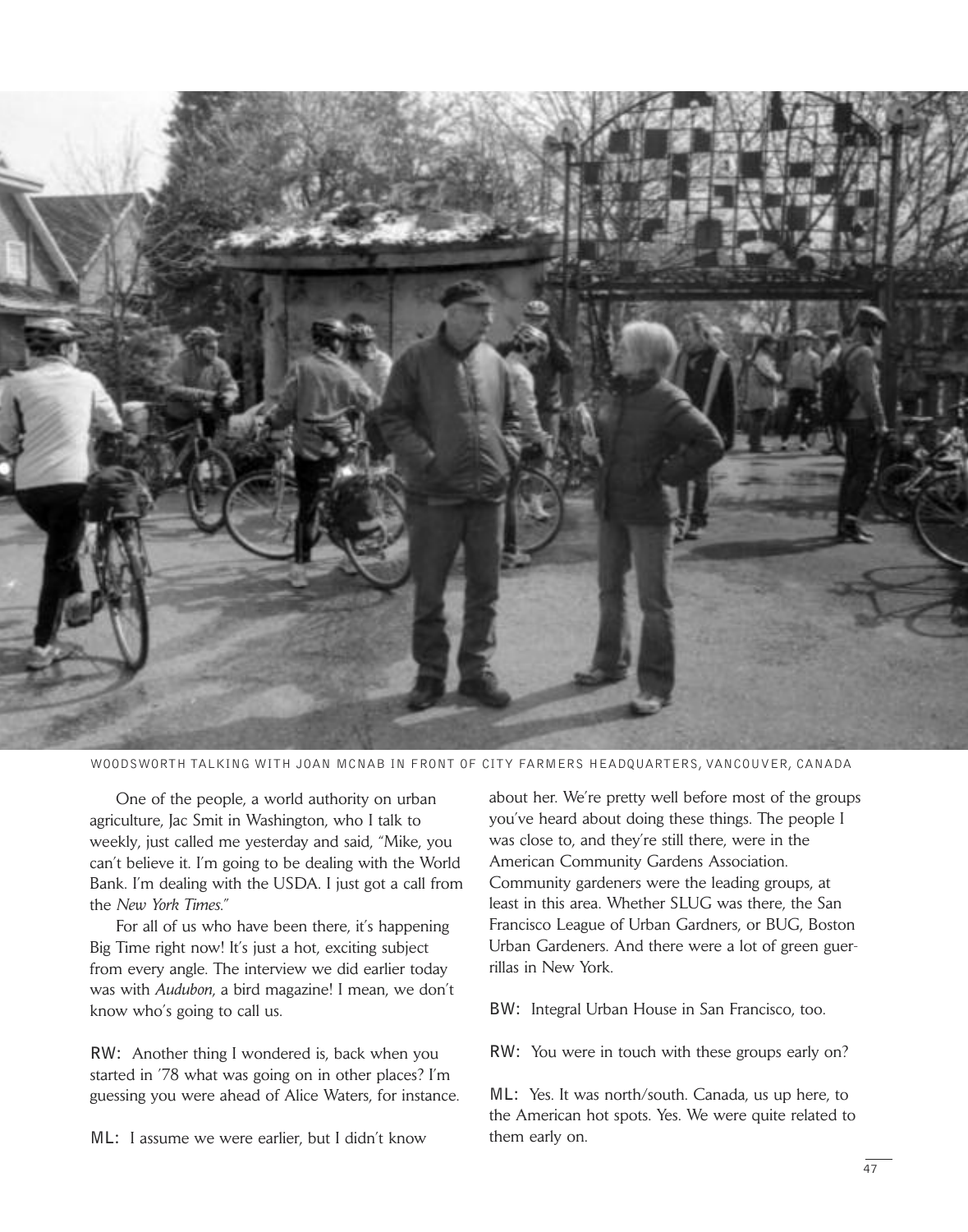**BW:** I can tell you there was not much about urban agriculture around. By 1971 most of what was there was in relation to pollution—air pollution, water pollution, Rachel Carson sorts of things. And I will say, even now, I don't think a very good vision of energy economics is available, whether something is good to do in terms of energy or not. Back then there was *virtually nothing* about energy economics and whether it was useful.

I know I went intuitively on the fact that it has to be absolutely energetically efficient to plant a few seeds in your garden and bring the vegetables into your kitchen and put the waste out into your compost. You didn't have to do the energy economic study on that!

The minute you thought about it, well, you're going to have your big lawn. You put the pesticides on and spend the money to get a big gas lawnmower to mow your grass. Or, you could dig it up by hand, plant food and have the food! There's no question that it's going to be efficient. You don't have to do the study. We sort bypassed those kinds of studies. They weren't needed, and they weren't there.

**ML:** I'm thinking about Bob's comment about lawns. In my little blog I always put in new books. The new one that's hot is called *Edible Estates* by Fritz Haeg. He basically digs up front lawns and puts in vegetable gardens. Thirty years ago this is what we were doing! But it's a big, hot book. I think it was put out by an art museum! So people are coming to it from all different angles now.

I said to Jac Smit a few years ago—we were at a meeting at the United Nations and he said maybe he should retire. I said, "No Jac, you can't because you've got to guide all these new people coming into it or at least broaden how they see what they're doing." And that's how I see my role.

Now there are millions of people doing it, but now through the Web site I'm saying, okay, there are Australian city gardeners, there are first world city gardeners, there's this aspect, that aspect. I'm trying to help broaden some of the maybe narrower views of what urban agriculture is. This is a role we can play because we were talking about edible estates thirty years ago.

**BW:** Pushing that idea, advocating that. I don't know what year you started the Web site—but Michael carried City Farmer for about fourteen years via just the

"We communicated with people by letters, phone calls, word of mouth. But the real change came with the Internet in terms of us connecting with people, reaching out to people and making this a global phenomenon. We got in early."

garden and the little office downtown and I don't know how you made the outreach to the larger world.

**ML:** Through publishing. We researched *anything* related to this subject we could. And we communicated with people by letters, phone calls, word of mouth. But the real change came with the Internet in terms of us connecting with people, reaching out to people and making this a global phenomenon. We got in early. We were on the Net in 1994. Basically I just took up material we had in the office and started to put it online.

**RW:** So were you the early Internet presence on the idea of urban gardening, urban agriculture? Then it spread all over the place, right?

**ML:** Yes.

**ML:** At that time people would send me material and I'd put it up. Not everybody had the HTML and the technology to do it. So we would publish research from other people as well as the research we found ourselves. So people who were interested in this or who stumbled upon us would learn about urban agriculture. And as time went on, they got savvy and they could make their own Web sites. Now, of course, there are linkages to all the different web sites. But people, when they do something, they still send it to me. I get it up, or link to it, very quickly. So we're still a hub.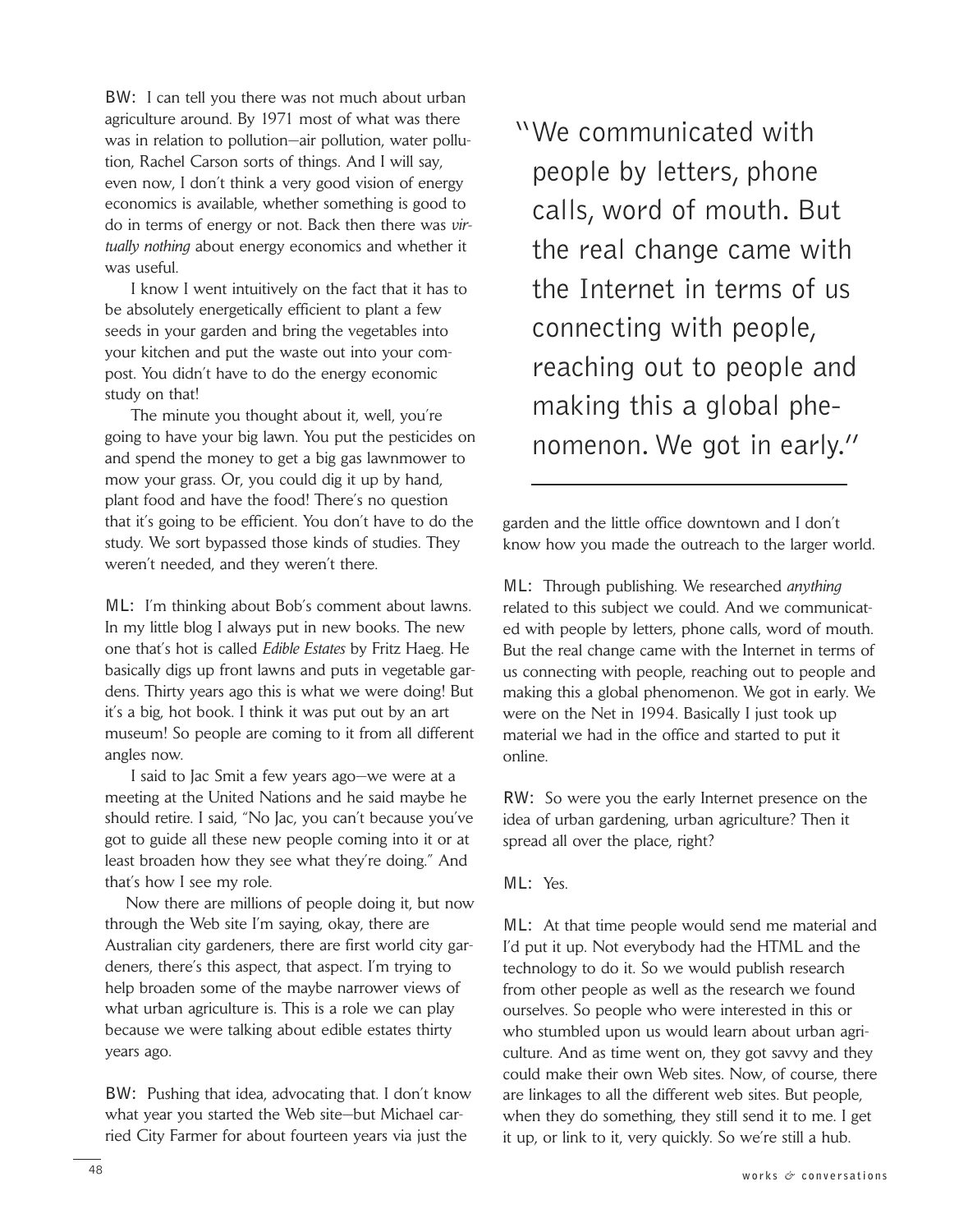

CITY FARMER GARDENER ISABELLE OPPENHEIM WITH HEAD GARDENER, SHARON SLACK

The Internet changed how fast people started becoming aware of what urban agriculture is or could be.

**RW:** This is all *pro bono*, right? I mean, you didn't charge, right?

**ML:** No. And that was a big thing. There were a lot of different ways of doing the Internet. Should you have a subscription? Should you charge people for coming in? People were telling me that I should. But I stuck to the same old poverty role I'm in, which is let's share that information for free. Let's get it out! Let's get it out now! And it works. People want to see as much as they can and they are so grateful. Same way I am when I get information. I'm an Internet junkie.

William Gibson, this famous sci-fi writer, actually lived across the street from Bob. I know Bill Gibson because I see him around the neighborhood, shake his hand and say "Hi" to him. He coined the term *cyberspace* and I think of this word all the time when I think of the Internet. It's out there. It's growing and so much has happened because of it.

**BW:** Well, and because of what Mike's done on the

Web, I think that very rapidly it became *the prime hub for urban agriculture in the world*. The large development organizations in the world took notice—the UN, for example. City Farmer had hundreds of pages of original urban agriculture research on-line before anyone else did. Anybody who is researching urban agriculture has this astonishing instrument.

**RW:** This is amazing.

**BW:** It *is* amazing.

**ML:** Well, it's the group. We're really the "small is beautiful" approach, which Bob used to talk about. I think he always had Schumacher in mind. You know of him, right?

**RW:** I confess I have yet to read his book, but I know it's one of those seminal books.

**BW:** Well, he was a pupil of Gurdjieff and he wrote another book called *A Guide for the Perplexed*.

**ML:** But small *is* beautiful. We've stayed tiny. We have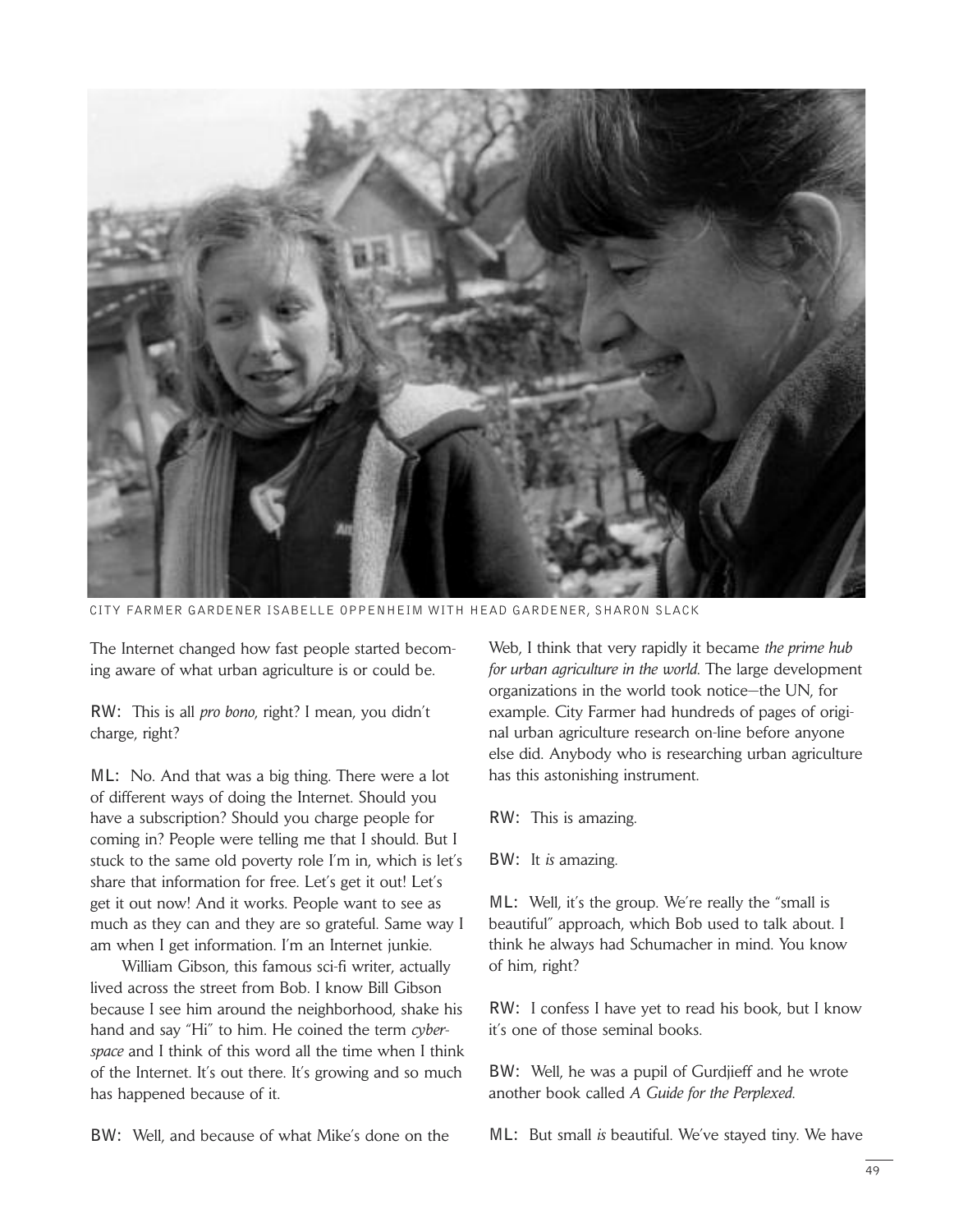one full-time position. That's me. And a few part-time people who run the garden. Sometimes people ask can we open up a branch of City Farmer here? I say, just open up your own and do your own thing.

**RW:** But you would help them, right?

**ML:** Oh! We help them in any way they want. I believe that you get strong if you start your own thing and you control it. I guess it's like you with your magazine. You like to have the magazine the way you want it. You know how big it could get, but when it's good, it's just this size. You can manage it. It has your direction. I guess, selfishly [laughs], I'm the same. I want it to be a certain way. It works for what we want it to be.

**RW:** Obviously your whole model is to be of service. We're all in this together, this little spaceship, earth. So you're helping people.

**ML:** We hope we are. I have so much fun every day from the moment I get up answering emails from around the world, putting up Web pages, to the moment I get to our Demonstration Garden at 9am when the gardeners arrive. I'm back and forth with the staff. We answer phone calls—and the phone calls come in. People of all ages visit all day. And we give tours and workshops. I get to see our first shitake mushroom come out, a bird nest in a birdhouse built for us, a seed sprouting in early spring.

**BW:** It's just like community gardens all over the city. And this has happened, of course, in other cities. It's not as if it's just happened here. But nobody has the infrastructure of the Web site underneath them like City Farmer. Correct me if I'm wrong, Mike.

**ML:** Well, our site has stuff about our organization, but also I embrace everything, *every* book and *every* article *about* the subject.

**RW:** You have stuff from all over the world, right? All kinds of things related to urban agriculture.

**ML:** As much as I can.

**BW:** If a PhD thesis comes in from Mongolia on urban agriculture in Ulan Bator, Michael will put it up. We have all kinds of material.

"Even now, I don't think a very good vision of energy economics is available, whether something is good to do in terms of energy or not. Back then there was virtually nothing about energy economics…"

**ML:** We have Ulan Bator filmmakers wanting to come now to Vancouver to film us because they want to take the information we have about city farming back to their country, Mongolia, to influence their people to do what we we're doing. We have a huge international visiting audience. We just did a tour of senior officials from China. I've got two more coming, from all over the world. And we do get recognized. Every other day we're talking to somebody somewhere. It's quite exciting.

**RW:** It's really astounding and very encouraging, too. Now I want to ask you both about the aesthetic aspects of all this, the parts that touch people's feelings. Gardens, growing plants, they're green, a bird lands, you hear the song, you have flowers. What would you say about this aspect? Have you thought about this at all?

**ML:** We're always out enjoying the beauty of the demonstration garden as it evolves through the year. I think the joy the different gardeners get, I get. I enjoy the staff, their passion for what they do. Sharon is head gardener. She's sixty-five. She's been head gardener for eight years now and just her pleasure in going out and creating something in the garden. She's a birder. I walk around with the gardeners first thing every morning so I can at least know something about what's going on in the garden. Or Maria's excitement. Maria is excited about the insects. She's an entomologist. She's creating new mason bee houses to have these bees for pollinators. She's growing silk worms now. She planted a mulberry tree so we'd have the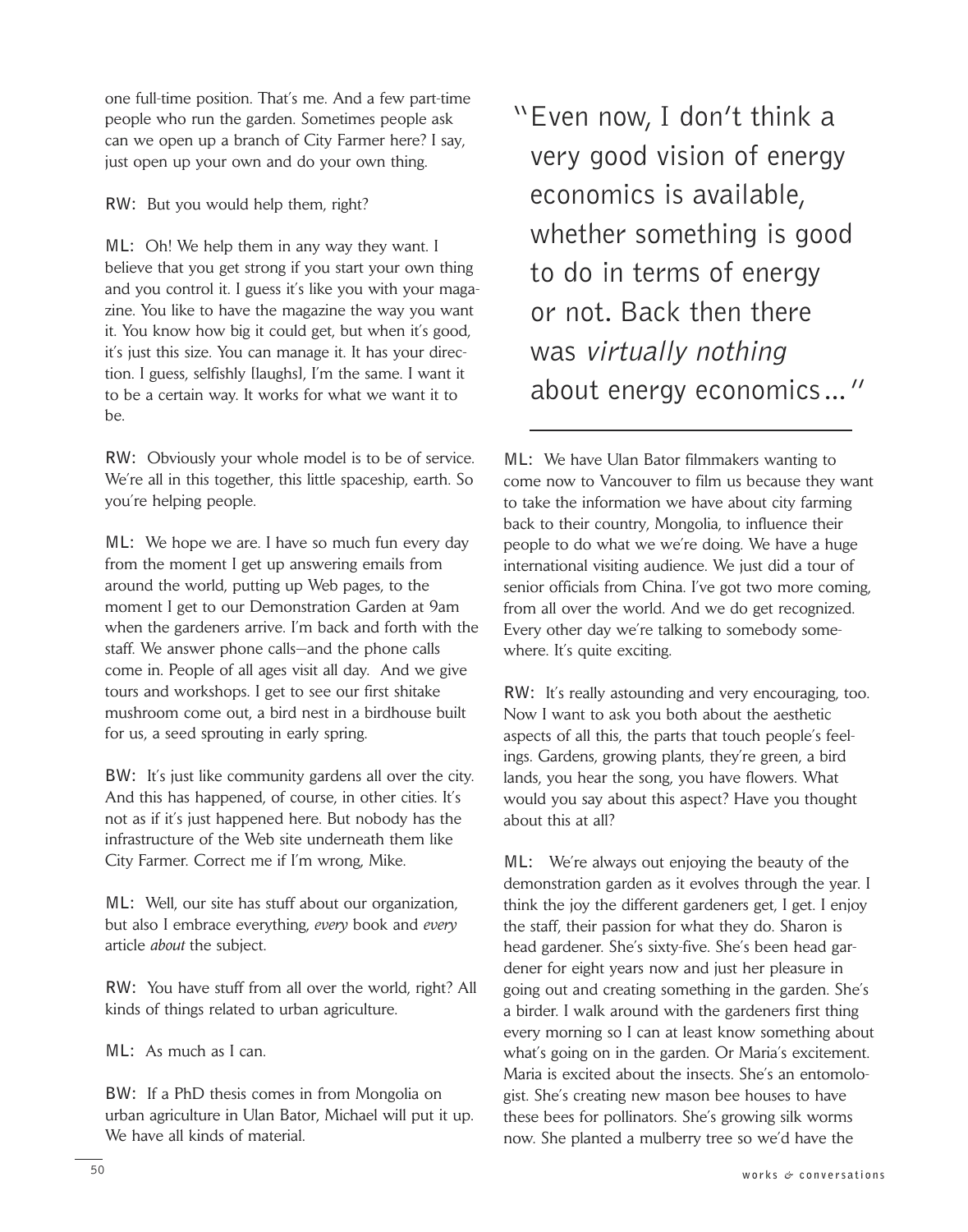

leaves to feed the silkworms. So that will be part of her educational package for the kids. But there's aesthetics and beauty. She's a fabulous photographer! Sharon is an artist. She paints in the garden. So I'm not sure if that's an aesthetic response to the garden.

**RW:** All of that is.

**ML:** And I'm the taster. Anything they grow out there, twelve months of the year, I get to taste it when it's just right, just to know we're on the right track. And I always say I'm the greeter. You know the greeter at Walmart? I help greet the visitors who come to the garden.

**RW:** How do you like that part of it?

**ML:** It's the best. I have a role to play out there. I'm from Toronto where it was all lawn, lawn, lawn. No food. That was the revelation that keeps me going: take the lawn off. You're still in the city and you're eating fresh food where there was only lawn before. The more diverse a crop we get, the more excited I am because I'm hidden here in Kitsilano [a neighborhood in Vancouver], and I'm eating Saskatoon berries, or

some rare oriental vegetable, or a gooseberry that's finally ripened, or a grape off the vine that the raccoon didn't get.

There are new things every year and it's all where the lawn was. It's urban, and it's food! It's sustenance. It's exciting. And you know, this edible landscaping, it's an obvious thing. It's been here since the beginning of time. But people discover things again and again that they lost. The urbanite in the high-rise with his video games, he suddenly rediscovers something that people knew about, but that has been forgotten. And that's something we're doing. We're always reintroducing how to put a seed into the soil, how to do composting. We joke around a lot about the crazy calls. And somehow we don't get bored.

**RW:** What is that I wonder? There are certain things one never gets tired of. What do you think that's about?

**BW:** Well, I have a couple of thoughts that are percolating up. I see this in the larger context of consciousness shift, shift of consciousness for urban planning, if you will. But just one little vignette, before making my point.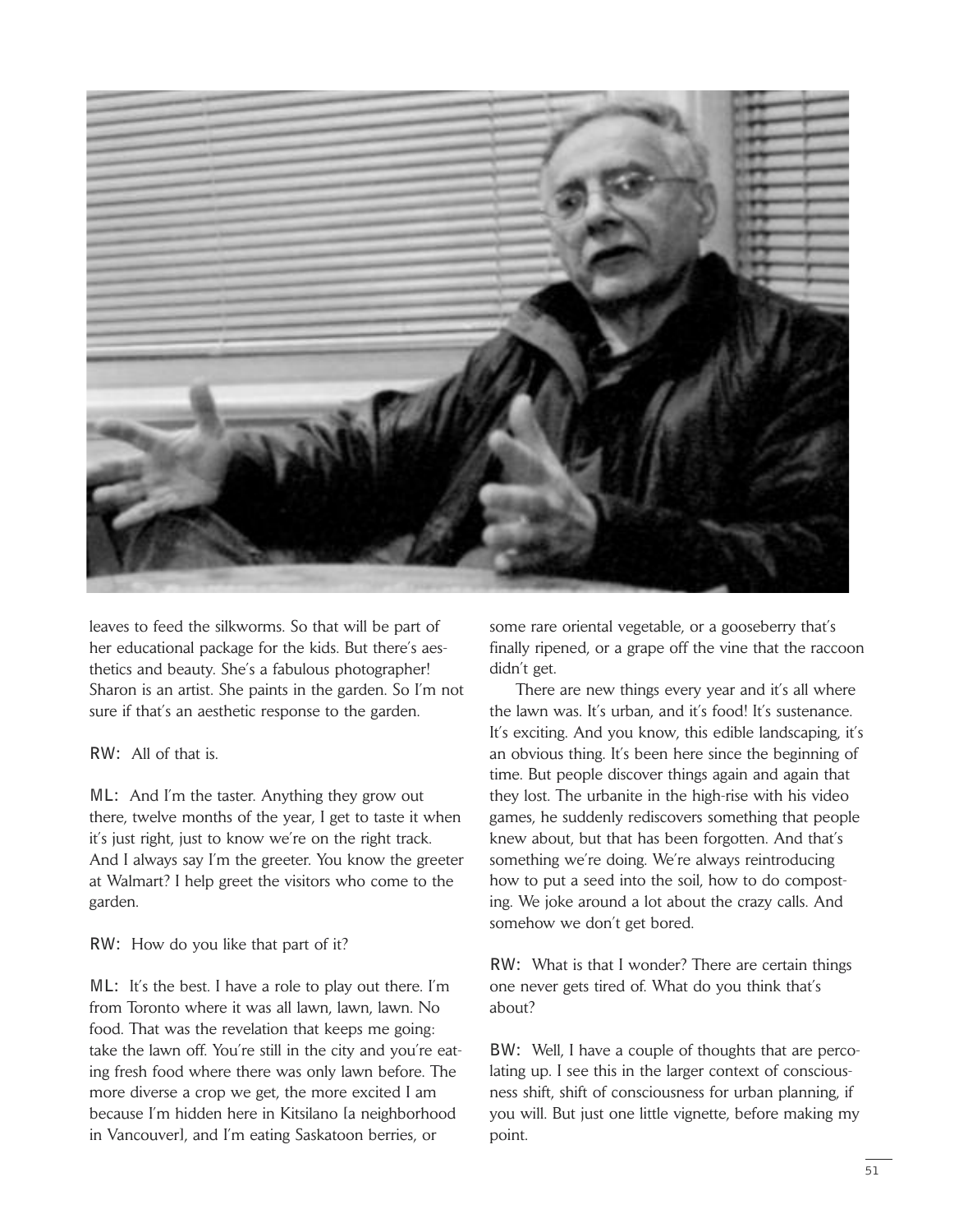

I had a neighbor who was Chinese right next door to me, a computer programmer probably in his midthirties. His wife's mother who was in her seventies lived with them. She has all these little *gai-lan* plants, Chinese broccoli, beside their lawn, growing for food. But he came over one day to complain about the worms in the compost. I had a compost between our two lots. He said, "They're worms!" Then, I'm looking at the grandmother who's all wizened and I'm looking at him. And I'm realizing that in one generation, he has lost all contact with these biological roots and growing food and understanding what a worm is, what a compost is. He has no interest and no knowledge and there is a complete cutoff. Here's his mother growing gai-lan over there and he comes over thirty feet to my compost. It's a complete disconnect of consciousness.

And I asked myself, how would you go back to a way of living, say the energy generation was block by block, so you weren't subject to large central hydrosystems where power is coming from 500 miles away, in the case of hydroelectric. How do you shift a society

"I'm fifty-seven. Started at twenty-six, twenty-seven. And we're just barreling along! And I accept that if now I have to work seven days a week because there's stuff to do, I'll do it. It's the time to do it! And inter estingly enough this thing of Bob's that we started working on thirty years ago is now an it thing. It's IT!"

to something that is more humanized? And I sort of see this urban agriculture as part of a possible solution or movement out of this mess we're in. It's very slow, and we're a long ways away from that. But you could mentally conceive, architecturally, of a different way of living.

So the aesthetic would come with that. Quieter living. You're related to the soil and growing. How do you shift consciousness in a society where we're so far down, in a way? Where this computer man is so far down from something organic and real. He's got all this head knowledge in one department and he's got no knowledge in another department. The gap is vast. It's not so much aesthetics as a possible consciousness shift. And one doesn't know if it will go like that, either. It might well go the other way where everything is packaged and pills. It could well go that way. I'd say it's all in the balance.

ML: People like what we're doing. It's about nature. We do wormshops about worm composting and we get people from all walks of life coming in Saturday for that class, and they love being in the garden. I mean, it's the reason The Naam is so popular. It harkens back to a different time and place, and people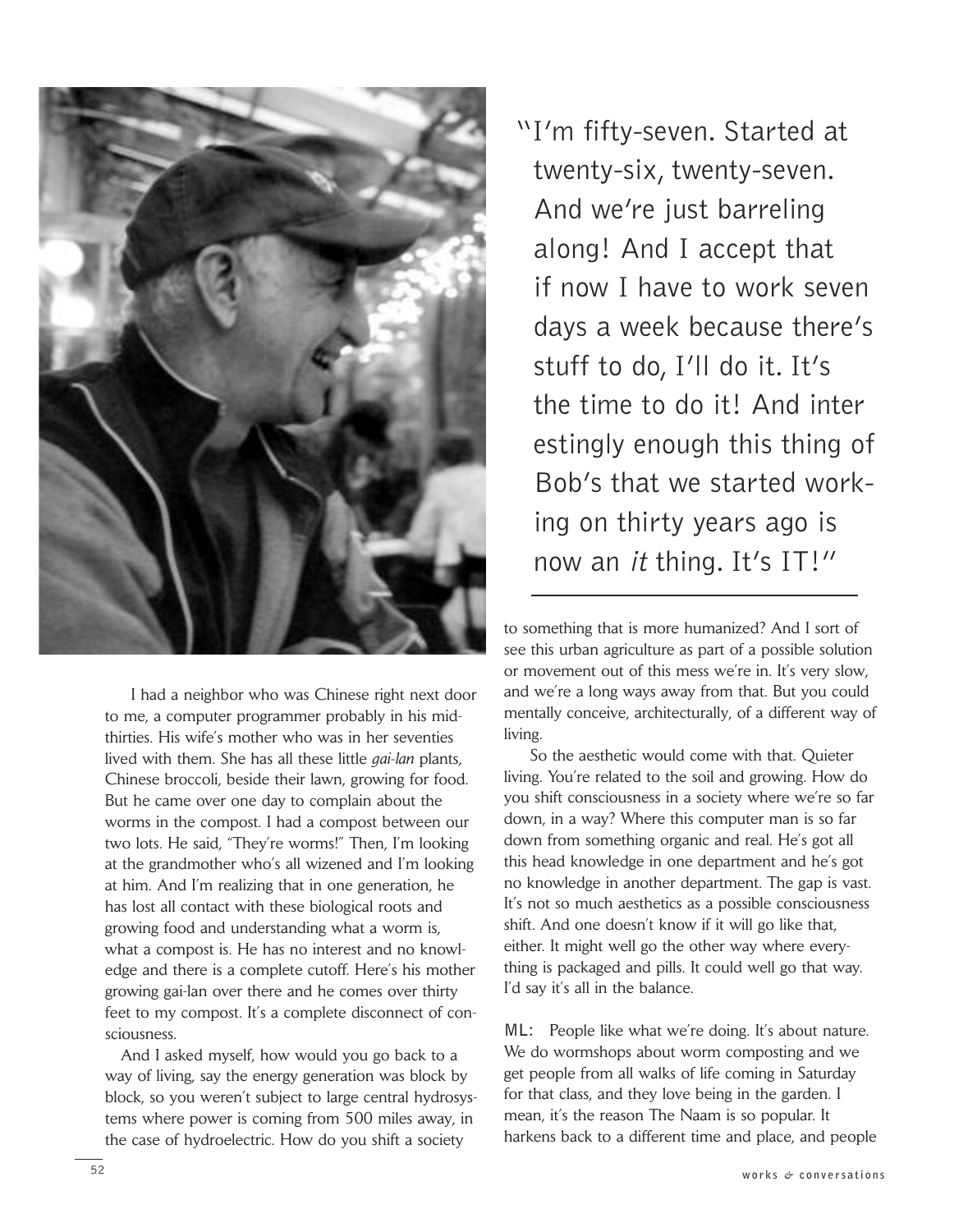come. We're always astonished, and Bob can probably talk about that. There is something my 22-year-old daughter pointed out years ago and it shocked me. She said, "Bob and Mike run the last two hippie businesses in Kitsilano." [Bob laughs] In her kid mind, somehow we still represented hippies. There was something that she could identify about his restaurant and our garden and the work we did, or the approach we took to our work. I thought that was pretty cool. There's something there that's quite interesting.

**BW:** The other side to that is that, you know the fastest growing area of the natural food business is prepackaged foods, just like in the other sectors. It's organic, but it's all prepackaged. You just microwave it. So to me, the question of the tension in the society is that there is this tremendous response to what Michael is doing with urban agriculture and, at the same time, cities are growing and slowly architects are starting to think about growing food on rooftops or something. I just read something where they will build a huge warehouse dedicated to growing food inside, a food factory in an urban area, fifty stories high, all hydroponically grown. Is that a good thing? I'm not going to attempt to say. Clearly, in terms of transportation, it would be much more efficient. But I'm not sure I want to live in that sort of world. It's odd, isn't it?

**RW:** It's the industrial thing.

**BW:** It's industrial food production.

**RW:** You know what's missing there? When I'm growing some of my own food, there's a great appeal not only because it makes great sense in terms of energy use, but it feeds something beyond just putting food in our mouths. When I grow my own food, I get things on other levels that I was calling the aesthetic side of it. I mean, I have a front yard like a jungle, which is great. I go out there and water and prune and coax things along and I get a great deal of genuine pleasure from just doing that, being out there in the garden.

**ML:** Now I want *you* to fill that in, because you've perceived that.

**BW:** I agree, because there is something very elemental about that.

**ML:** People are always asking me, well, why are you

doing it? I always say there are at least two hundred reasons, but those are some big ones. I might say these are some of the psychological or spiritual or relieving stress reasons. Health, nutrition—it's all part of it. I compare it to hands in the soil, to that feeling. I think I saw, who's that singer that comes into your restaurant?

## **BW:** k. d. lang?

**ML:** Yes. I think she sings barefoot when I see her on these slick shows. And I think, I bet she's doing that so she can feel something real. I always think of that as being, in a way, what the gardeners really want who come out of their high rises or townhouses. They want to feel a bit of that, too—naked feet, hands, something they can connect with that's elemental. I think it's the same for me hanging out in the garden. And I do garden work. I shovel compost and I edge and prune.

I always feel similar to Bob. Bob doesn't particularly like to get dressed up. I don't like to get dressed up. He can go to work like he dresses. [laughs] I can go to work like I dress. We can be in a comfortable chair in our job and not under fluorescent lights. I can do that in a greenhouse. We can do our work in a very natural environment. If he wants to go out and saw and make some steps, he's allowed to as the Godfather of The Naam. And if I want to take a break from the paperwork and the Web, I can go and shovel that pile of new compost all day and get sweaty. We can both go and *work* in a kind of natural way.

**RW:** That reminds me of something that A. K. Coomaraswamy wrote. He said that in traditional societies there was never a TGIF [Thank God It's Friday]. Because, in all traditional societies, everybody finds a vocation. Obviously, you both have found vocations, work that's a calling. Well, how many people in this culture can say that?

**ML:** It's very hard to find that.

**RW:** I'm not suggesting that urban gardens are going to provide all of that, but I'd think people will feel a little bit closer to something if they just have, even a few potted plants.

**ML:** Your magazine must be a vocation. I could see that as soon as I looked at it. You're one of us! [laughs]

**RW:** I feel very, very fortunate about that.